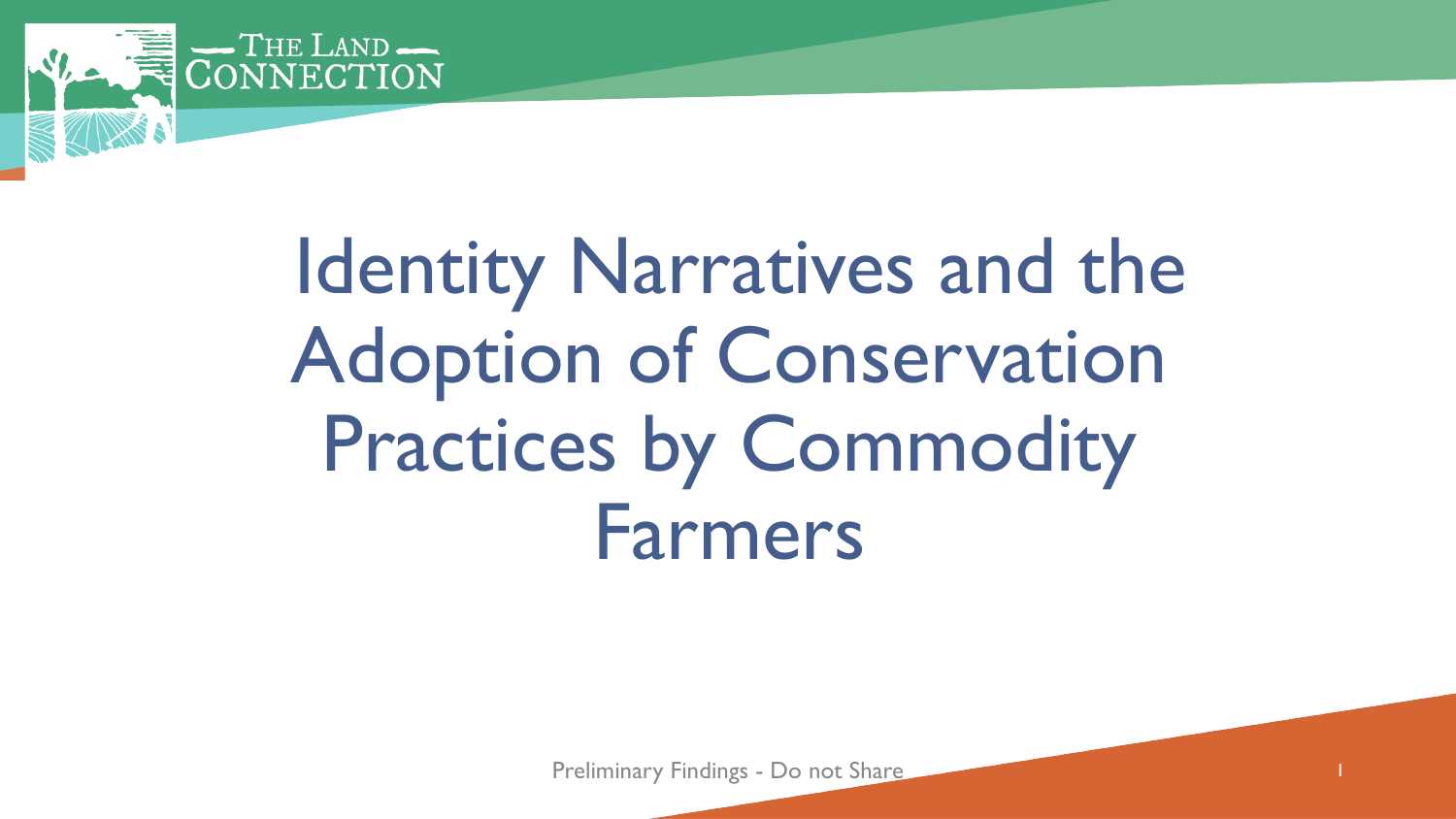# **Background**

- Adoption of conservation practices historically a slow process
- Research has raised many unanswered questions about farmer motivations
- Literature identifies occupational identity as an unexplored motivator
- Occupational identity a relatively "black box"

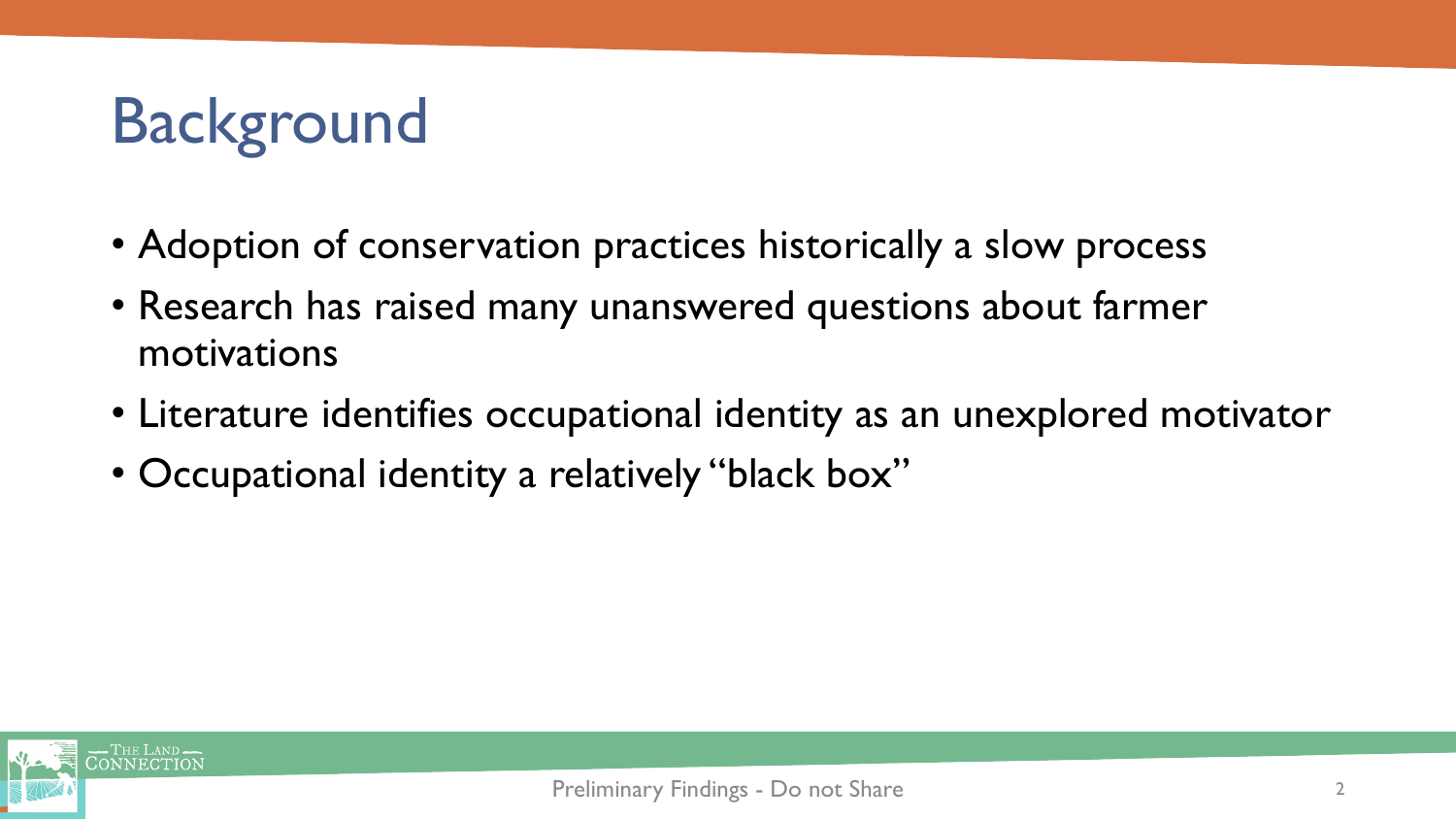### Purpose and Objective

- To understand more about the role of occupational identity as a motivator in adoption of conservation practices by commodity farmers
- To provide recommendations for educators on how to identify opportunities and mitigate barriers in the adoption process

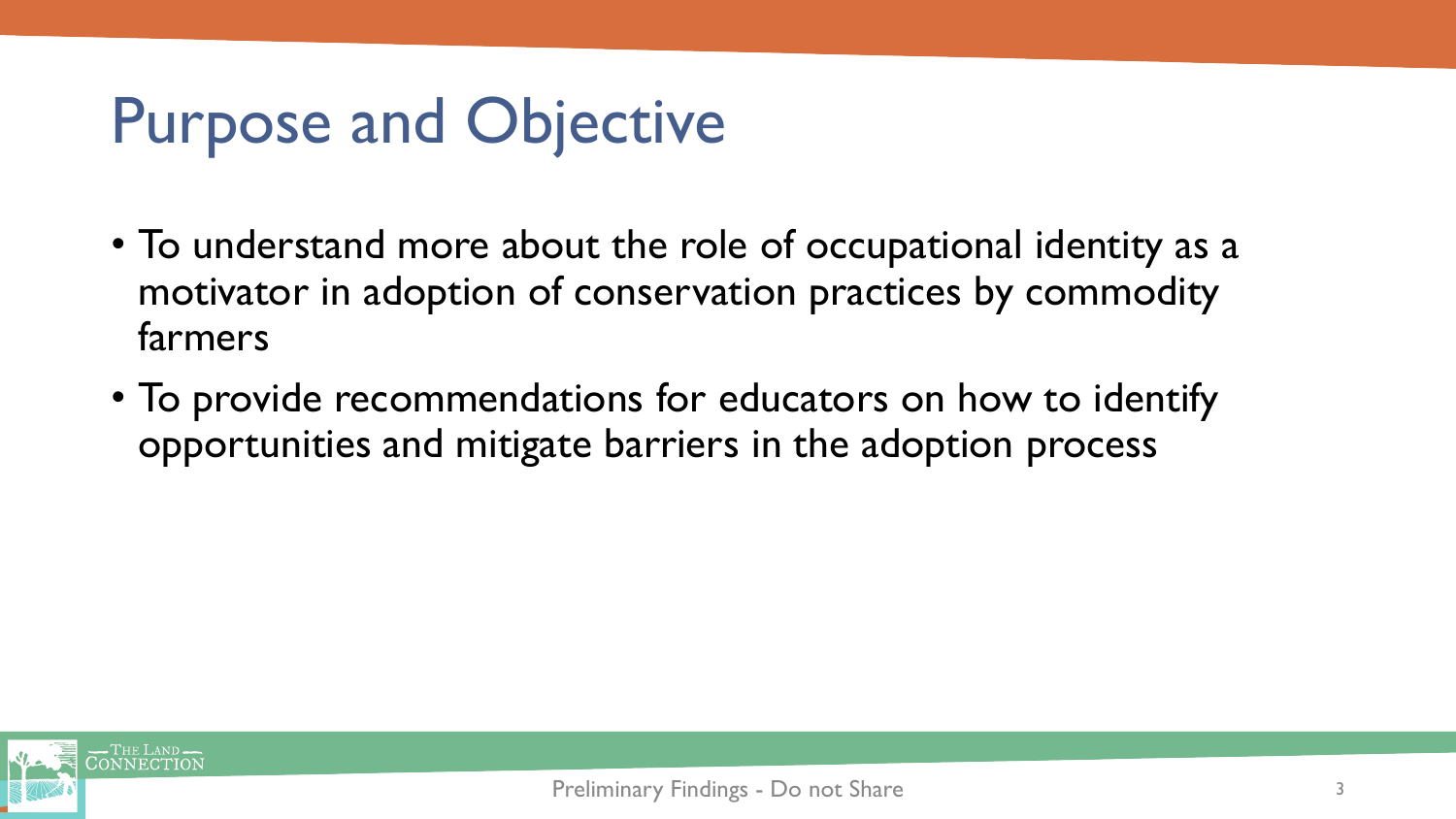#### **Methods**

- 20 in-depth interviews with commodity farmers in Central Illinois
	- 18 in-person interviews (one via phone and one via Zoom due to COVID-19)
- Single proprietors of family farms or shareholders in family farm corporations
- All male
- Varied levels of use of conservation practices
- Varied age range and farming experience

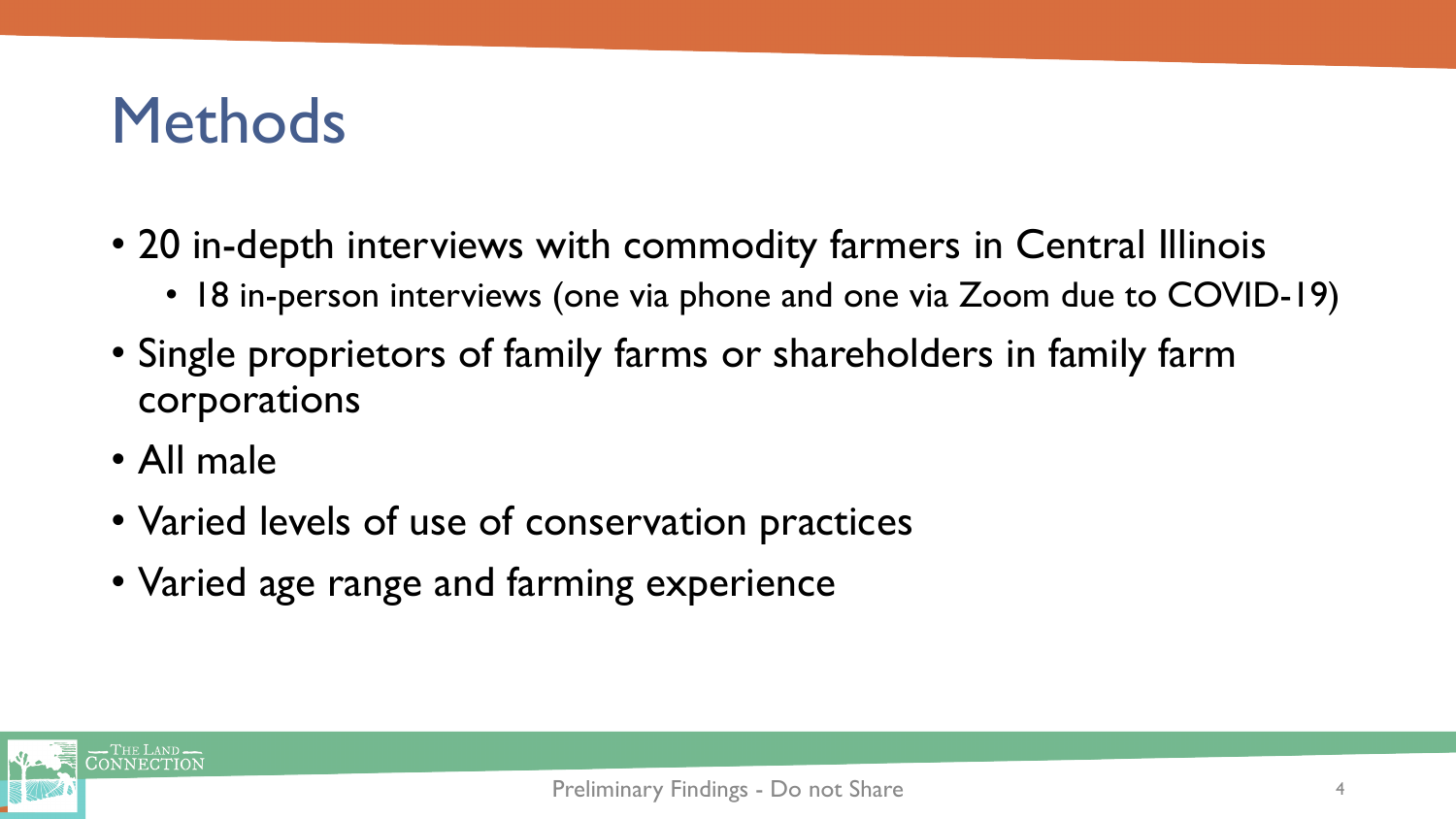# A Surprise!

*Assumed we would find clear differences in the identity narratives of farmers who had adopted a relatively high number of conservation practices and those who had not. Found little difference. Led us to propose identity as a reflection of the how*  farmers interact with the industrial agriculture system rather than *as a driver of their behavior.*

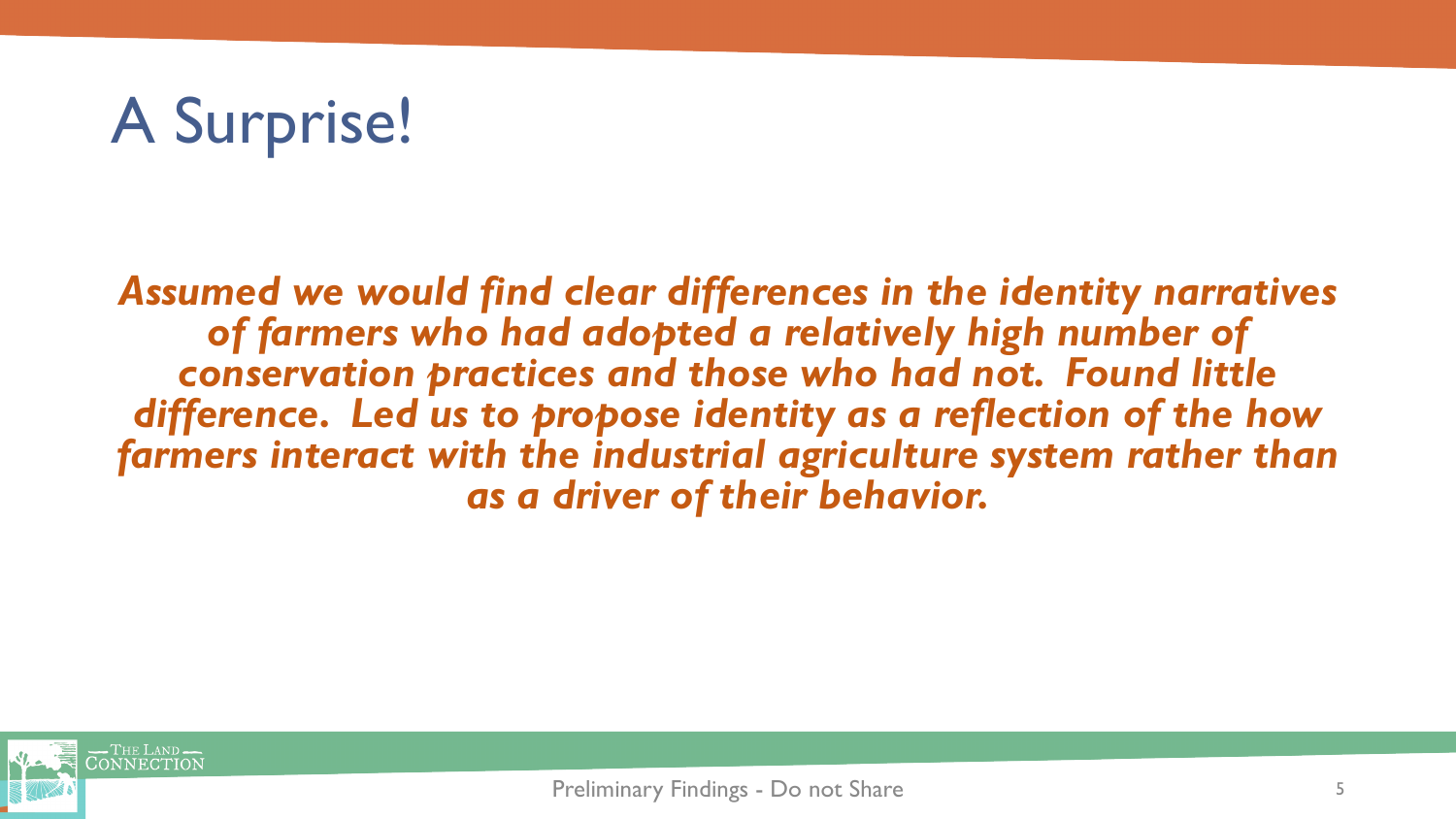# Conceptual Framework – Actor Network Theory (ANT)

- ANT focuses on the movement of power and influence in a system or systems created by interactions among people, technologies, objects and institutions in the system (Callon, 1986; Law, 1992; Latour, 2005;)
- Individual decisions facilitated or constrained by the system
- Farmer identity is dynamic: continuously defined and redefined
- Farmer identity "stories" illuminate the system and the decisionmaking context

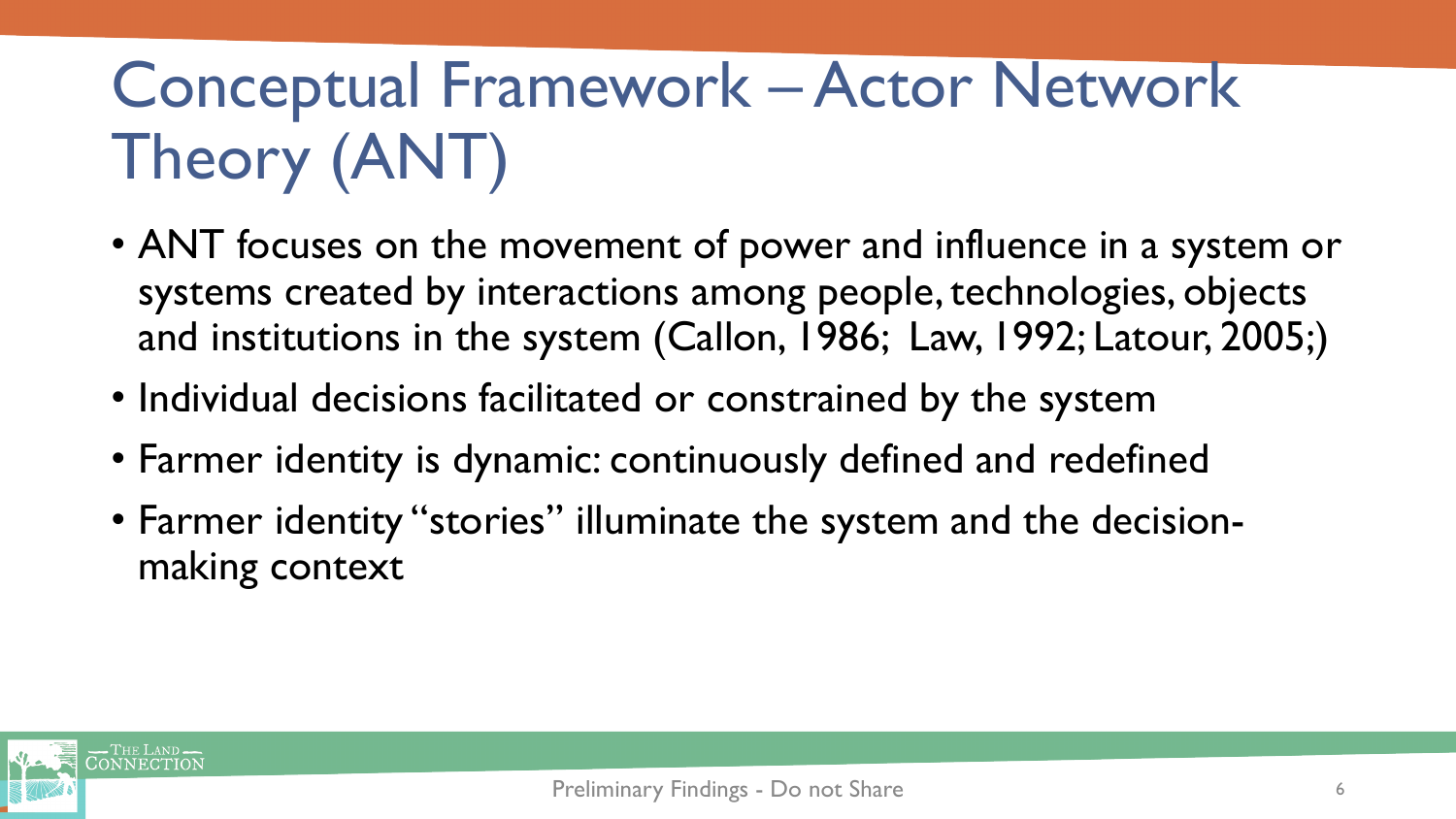#### System has Constraints/Limits

#### *Most of elements that affect a farmer's decision about a proposed conservation practice are already in place in the system at the time it is introduced*





Preliminary Findings - Do not Share 7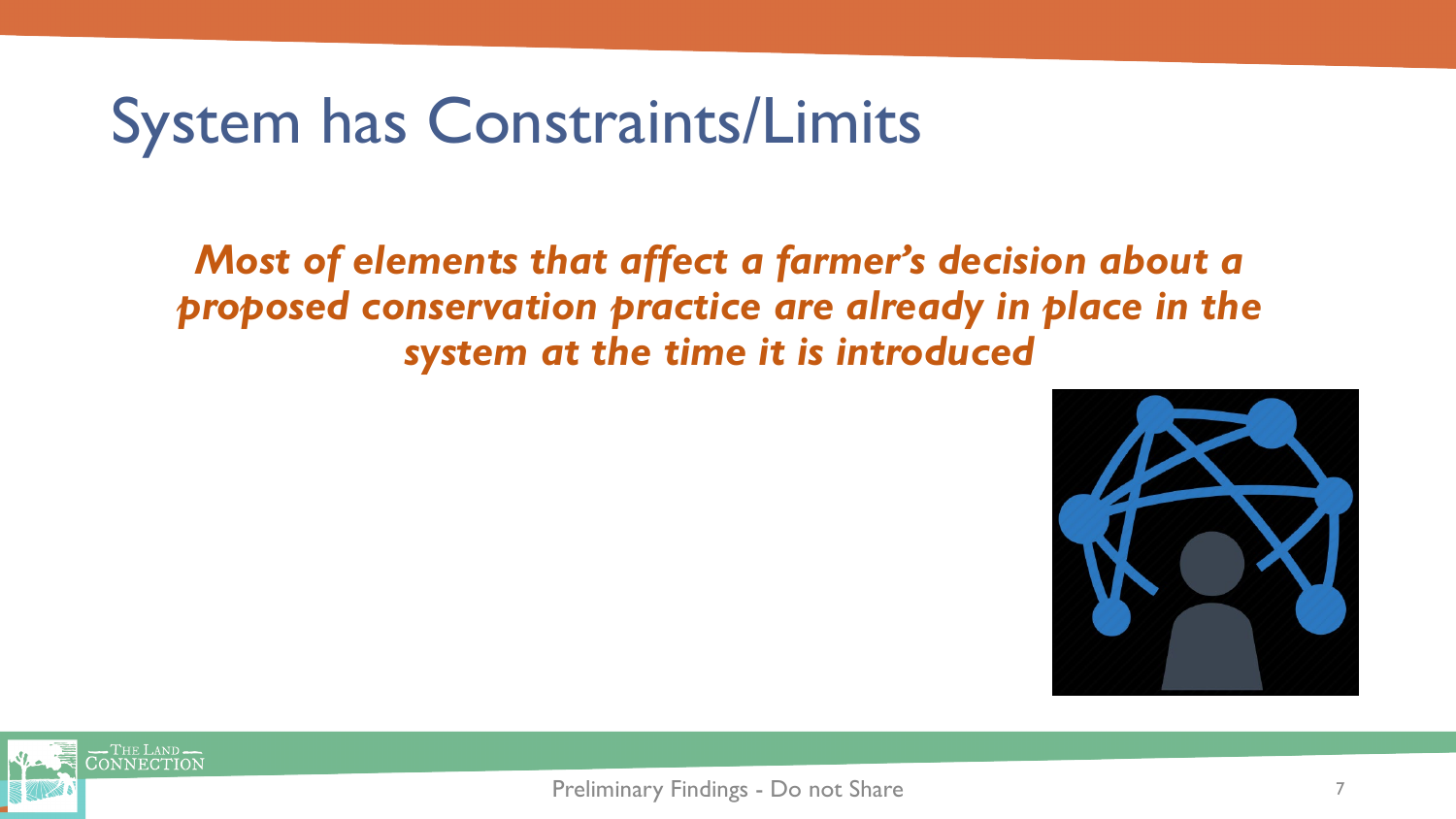#### Literature on Farmer Identity Narratives

- Must feel authentic to the farmer and resonate with powerful actors in the system
	- Illuminate how farmers negotiate the system in industrial agriculture (Gray and Gibson, 2013)
	- Identify the sources of power in the system (Gray and Gibson, 2013)
	- Change continuously; new practices requires new narratives (Everett and Rodgers, 1995)

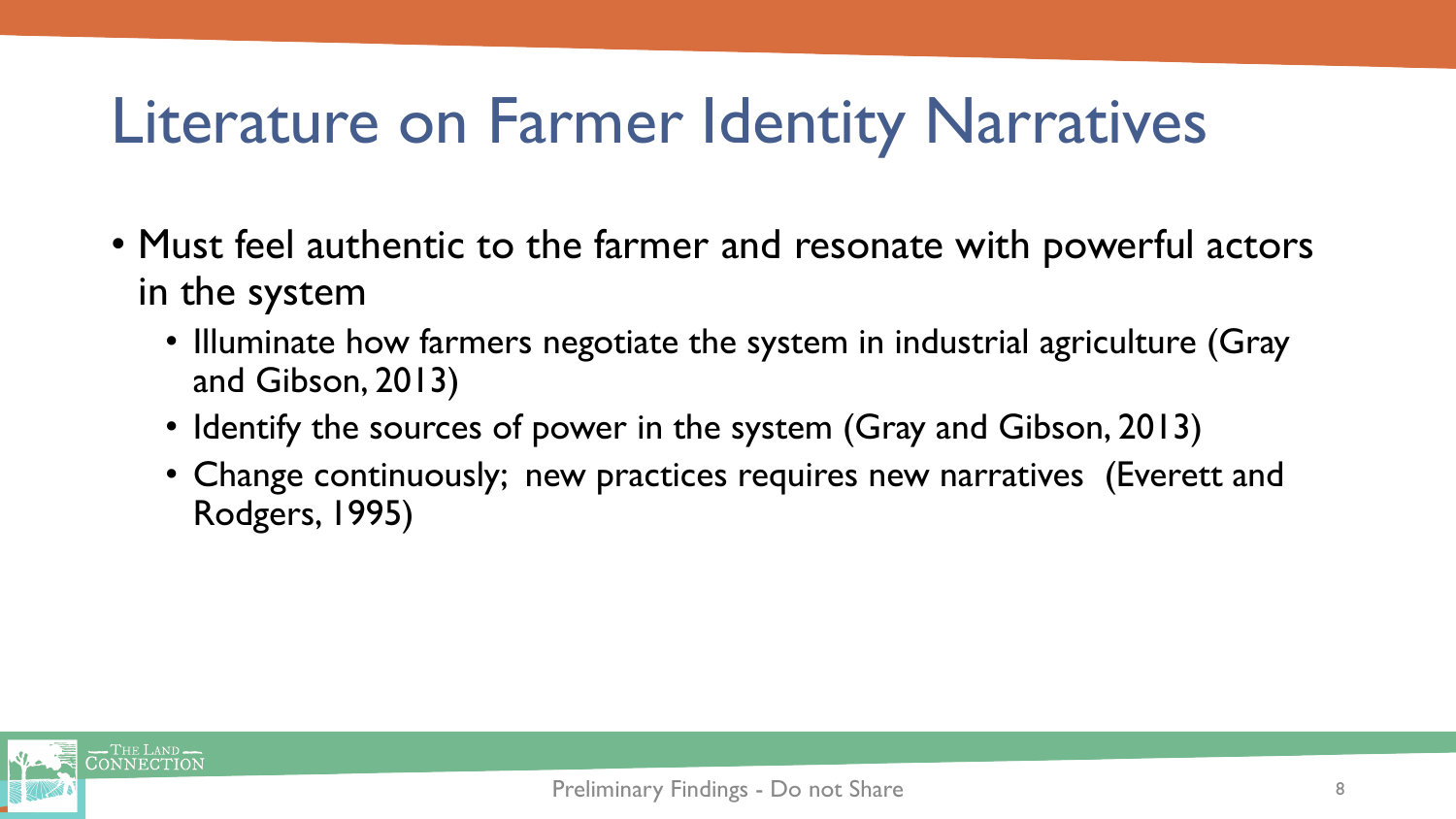# Shared Farmer Identity - Overview

- Autonomous or "independent" risk-takers day-to-day, adapters in the larger context
	- Tactical vs. strategic: deciding what to do and when to do it, based on their reading of the system at any given time
	- Expert interpreters of information
	- Challenged and energized by synthesizing information from many sources and making decisions
		- A series of yearly cycles gives the farmer an opportunity to "go again"
	- Service providers and other "experts" help farmers to interpret the changing environment and learn how to use new technologies

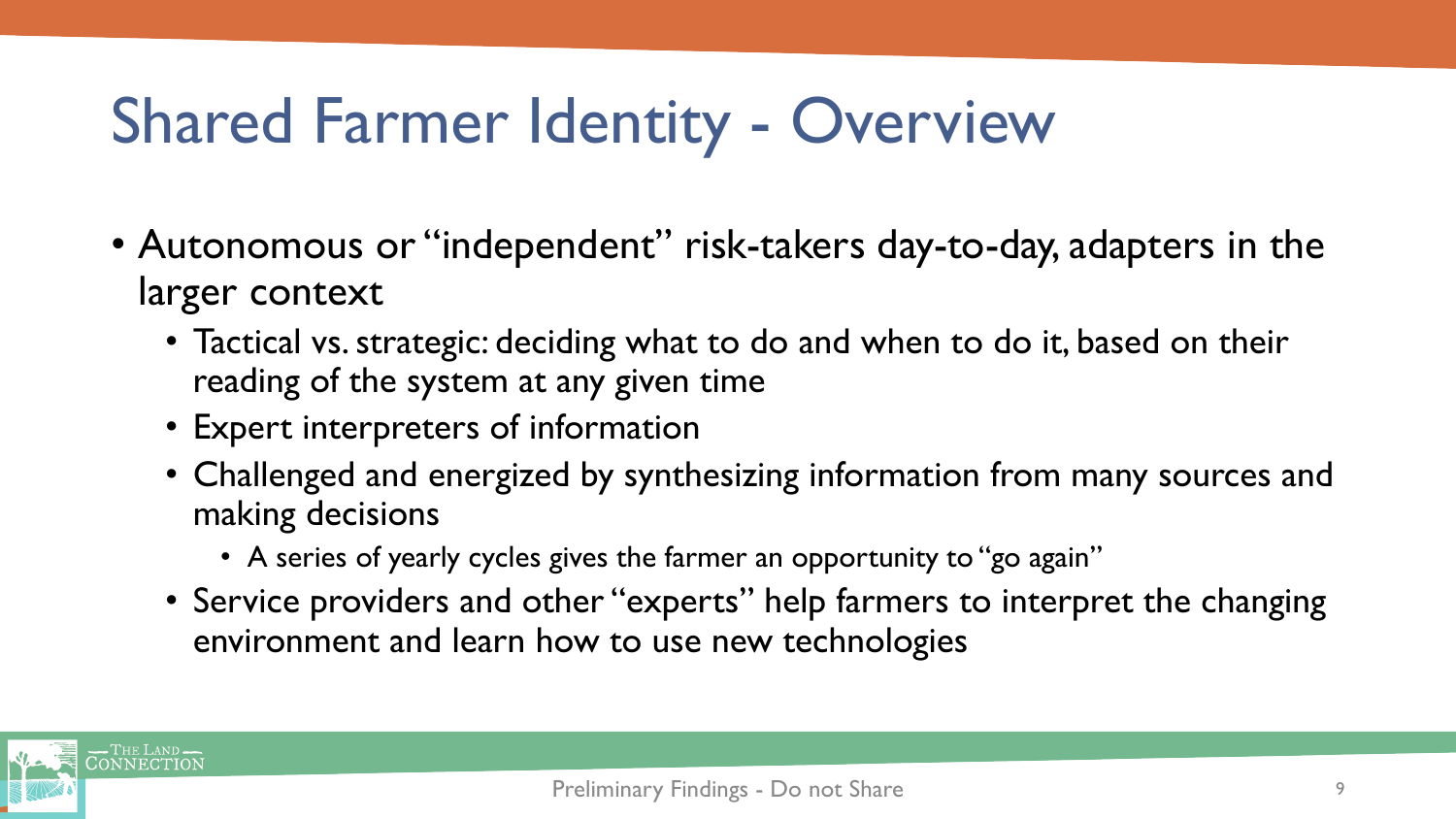### Example of Cover Crops

*In the analysis used cover crops as a practice of reference because some farmers had implemented or were in the process*

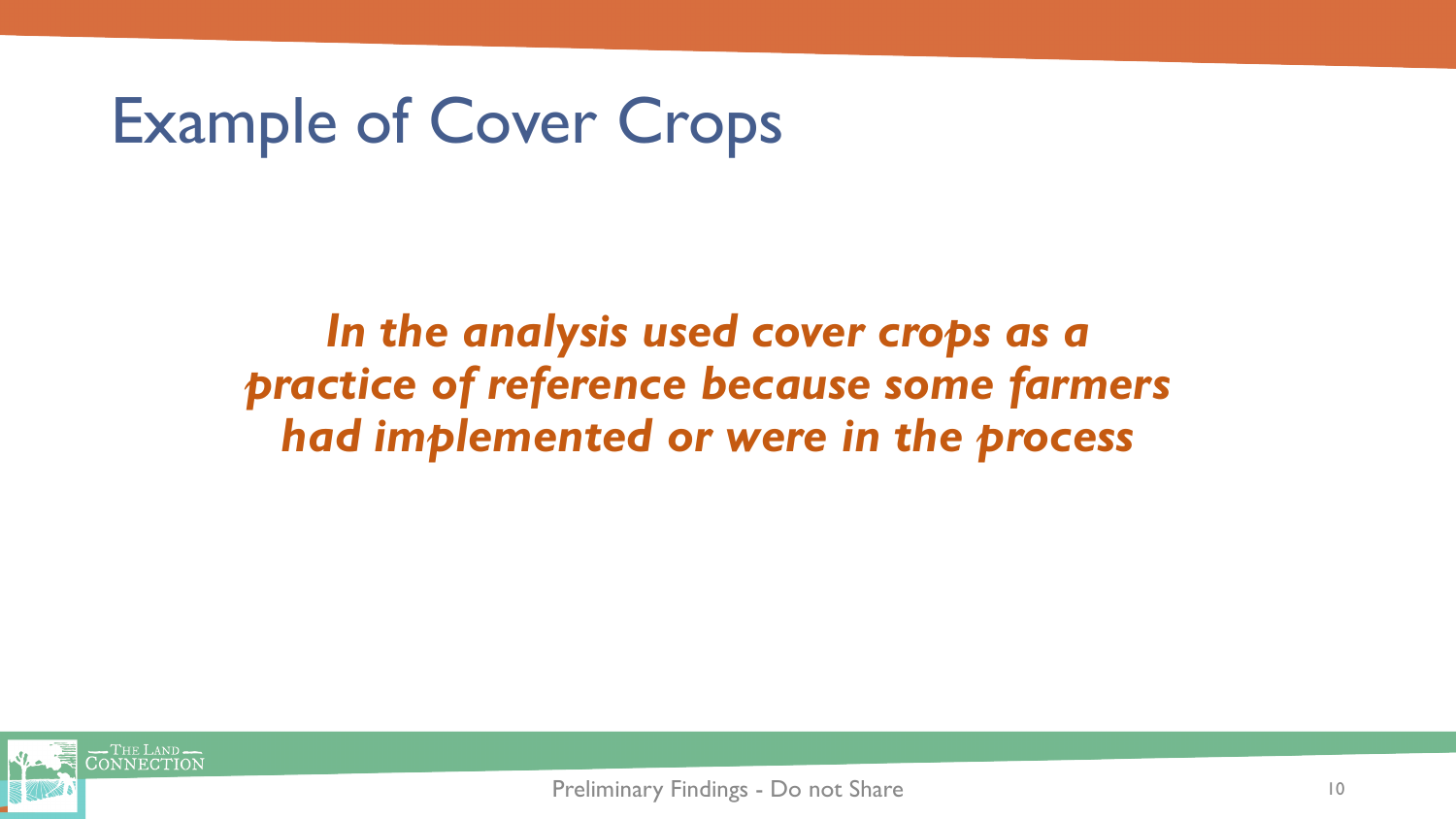# Sources of Power and Influence in the System

- Land and landlords who control it
- Technology and equipment
- Labor

#### How do they create a system that slows the adoption of a beneficial conservation practice such as cover crops?

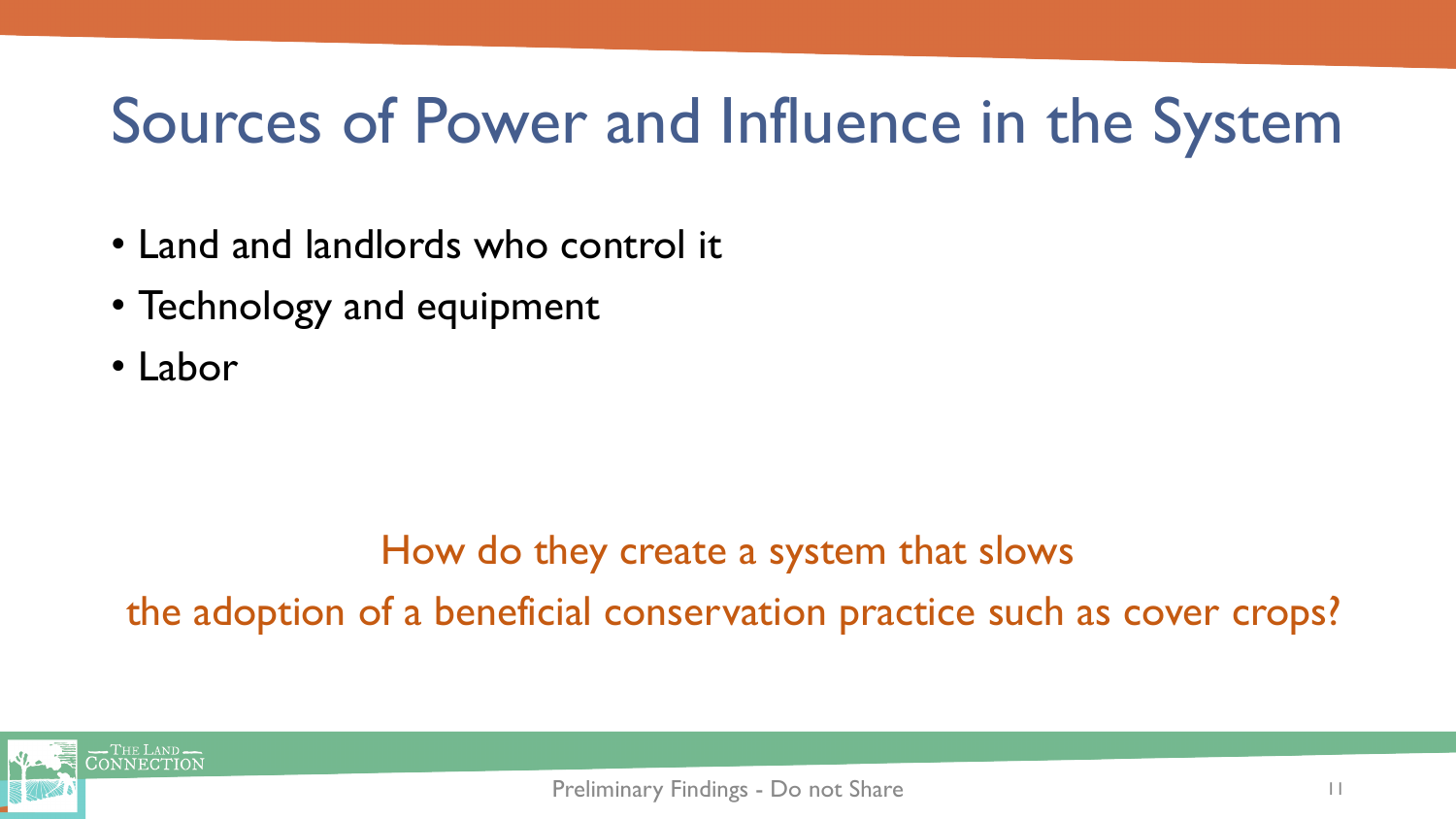### Increasing Farm Size – Scarce Land

- Farms will continue to increase in size due to "advances" in technology and shrinking margins
	- Most farmers could operate more acres than they have access to
	- Farmers in the same geographical area compete with other farmers for more land

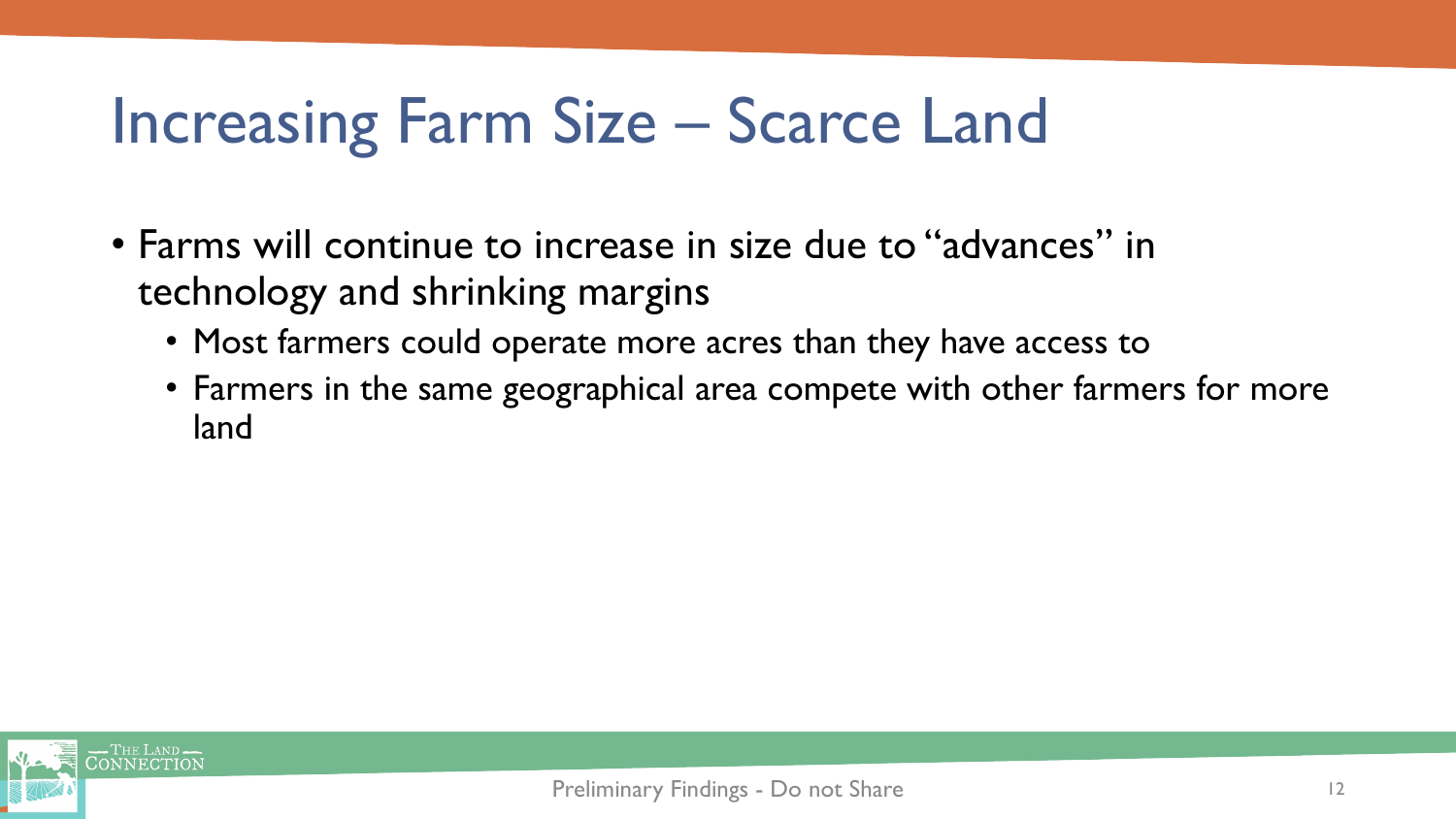### Landlords Control Land Access

- The sunk investment in equipment makes loss of land and the inability to control more land one of the biggest risks of farming
- How farmers are viewed by current and prospective landlords (and their farm managers) and retiring farmers who offer their land for rent was of utmost importance to them

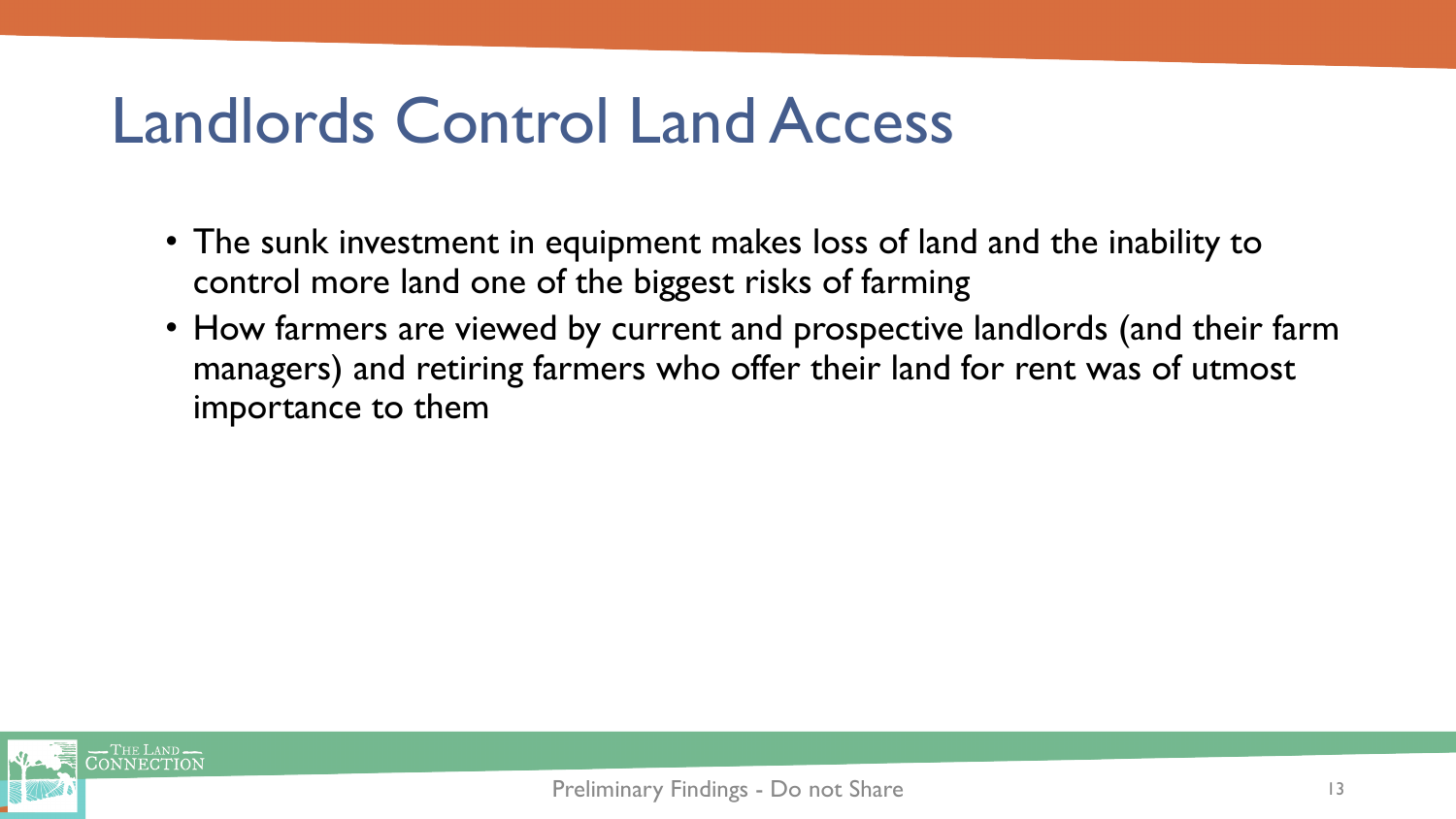#### More on Landlords

- Farmers shared many tips on "handling" landlords and farm managers:
	- Need to appear competent to landlords and farm managers; to talk their language
	- Don't want to do anything that would make the farmer look unreliable
- According to farmers:
	- Landlords' highest priority is a steady stream of money
	- Pay "lip service" to conservation

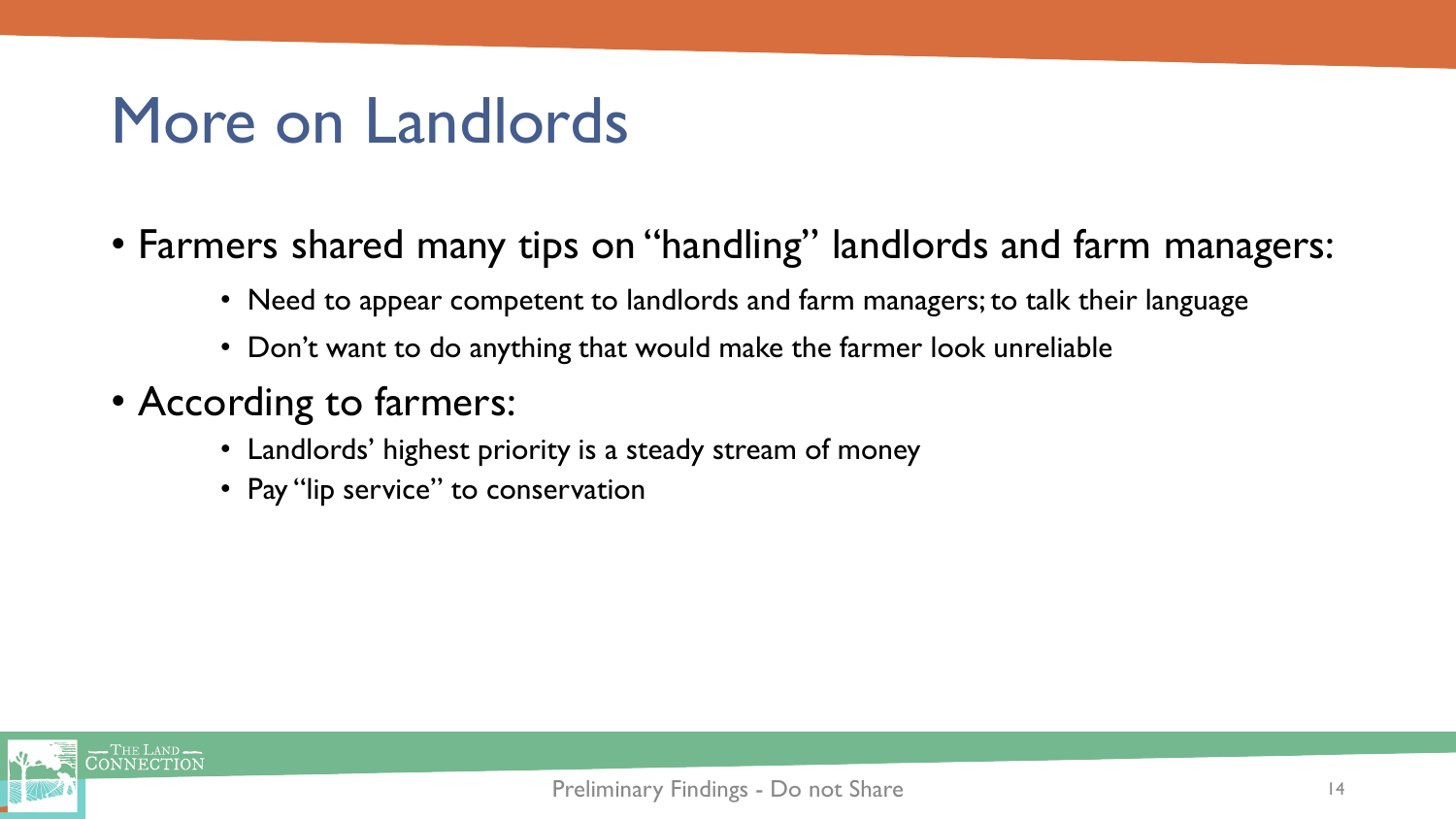# High Yields as a Symbol of Farmer Fitness

- Yield is a proxy or "symbol" of profitability
	- Successful farmers have high yields
	- High yield is "proof" that a farmer is competent and will be able to pay high rents over the longer term
	- Untested practices that could negatively affect yield are risky and approached with extreme caution
		- Fears that profits are actually at risk
		- Fears that profits appear to be at risk; the farmer is "desperate"

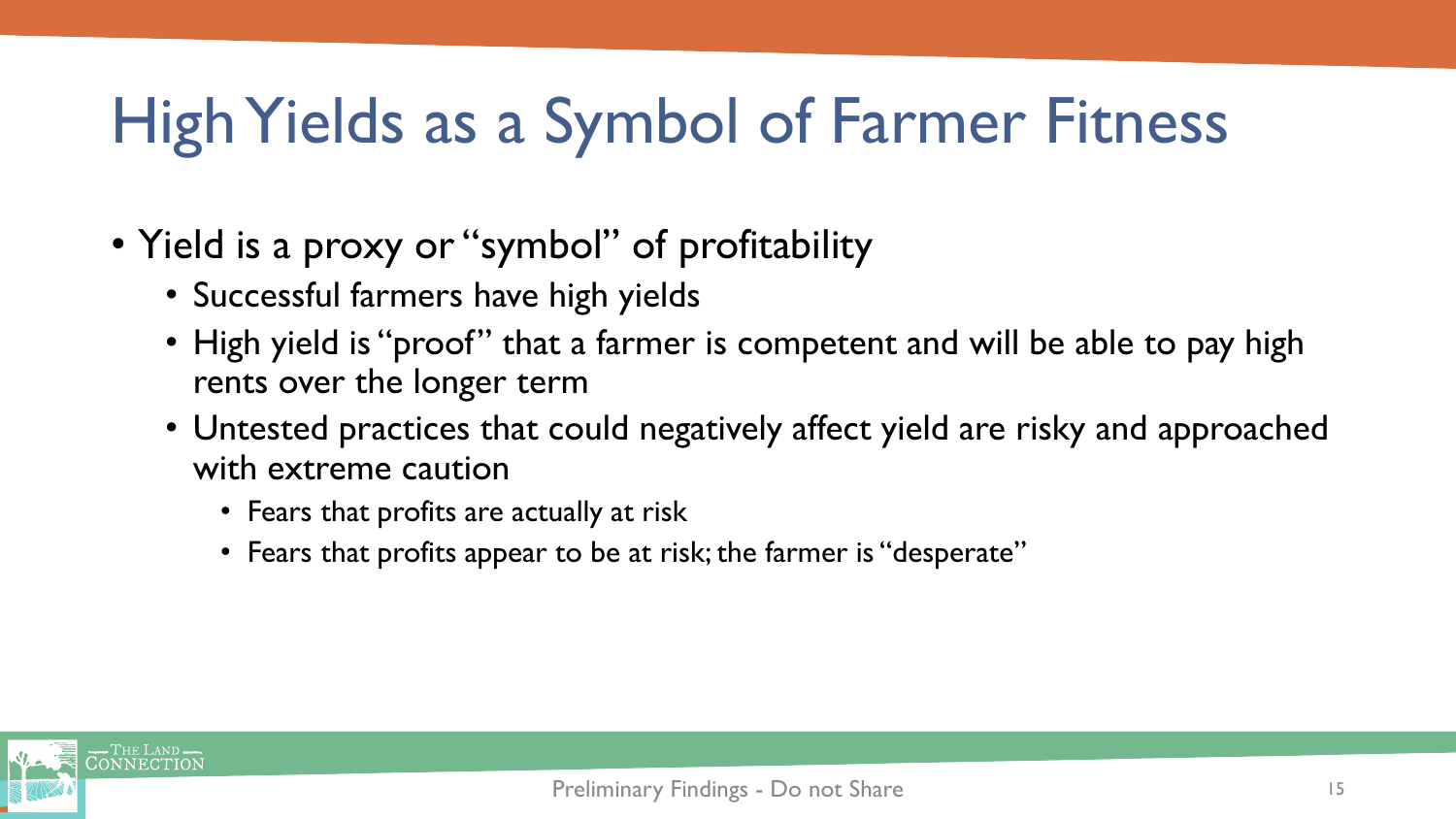#### Functional Concerns

- Machinery, equipment and technology investments define a dominant set of practices
	- Most of the farmers did not have the needed equipment for planting cover crops
- All new production practices have risks at first
	- Takes time to work out the issues; i.e. cover crops--turnips frozen hard as rocks
	- Unless farmers see it demonstrated by someone like them on land like theirs, they are not convinced there won't be problems

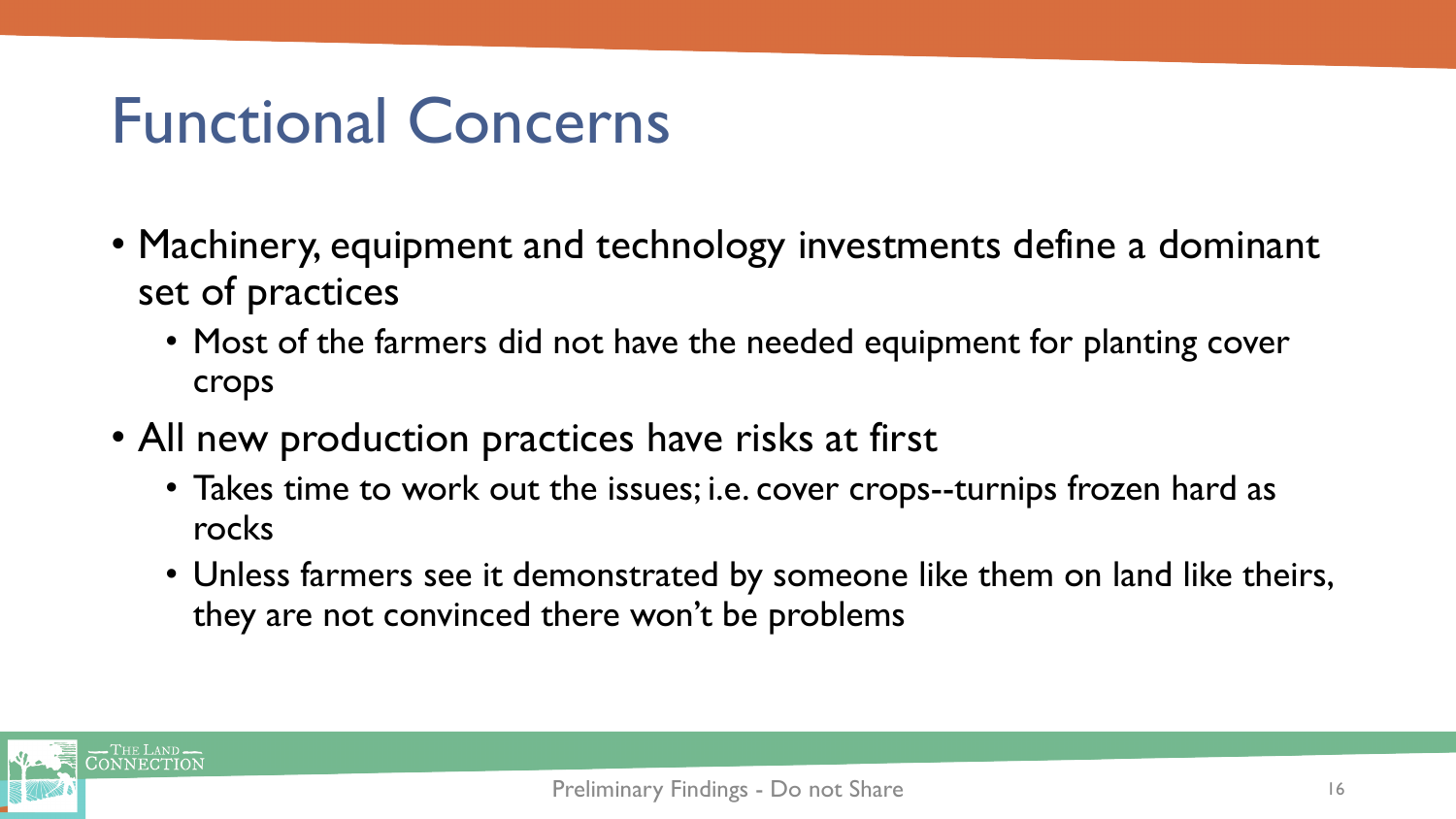## Travel Time Increases Complexity

- As farms grow in size, the distance between fields increases the time and complexity of adding practices which require additional trips over the field and must be timed to accommodate weather conditions
	- As the investment in machinery rises, margins shrink, and efficiency is key
	- Farmers typically travelling 15 to 25 miles between their farthest fields. One was traveling 70 miles (a 45 mile radius)

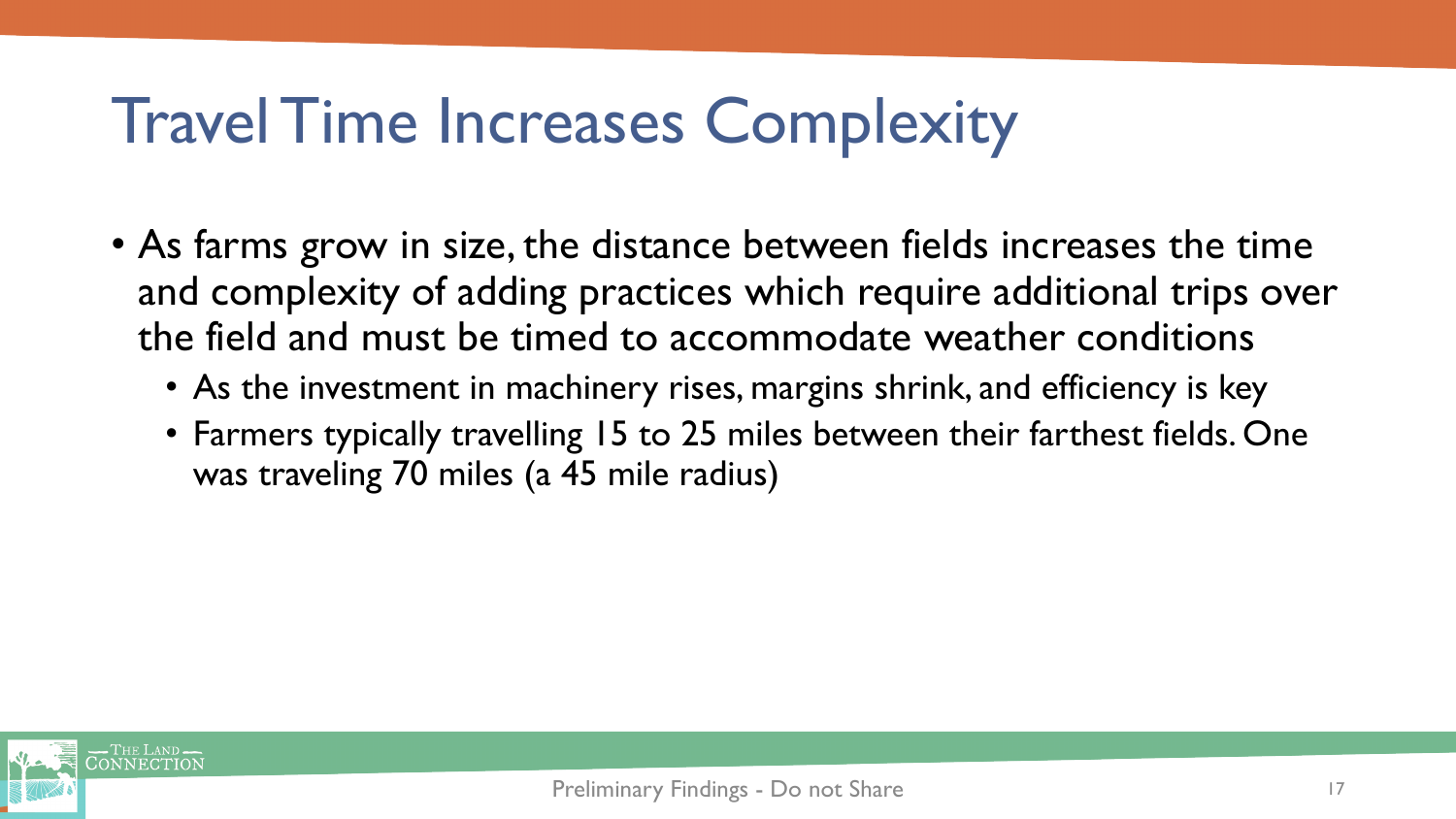#### Labor is Scarce

- Highly skilled labor is a scare commodity which places limits on family farm operations
	- Family members composed ownership of the farm operation and/or farm corporation of our sample
	- Farmers themselves did most of the farm work—both management and dayto-day farm work
	- Fewer and fewer people in the community have farm backgrounds—no experience operating machinery and equipment
	- Farmers had difficulty hiring employees with the skill levels needed for the current technology

Anything that requires additional labor is a barrier

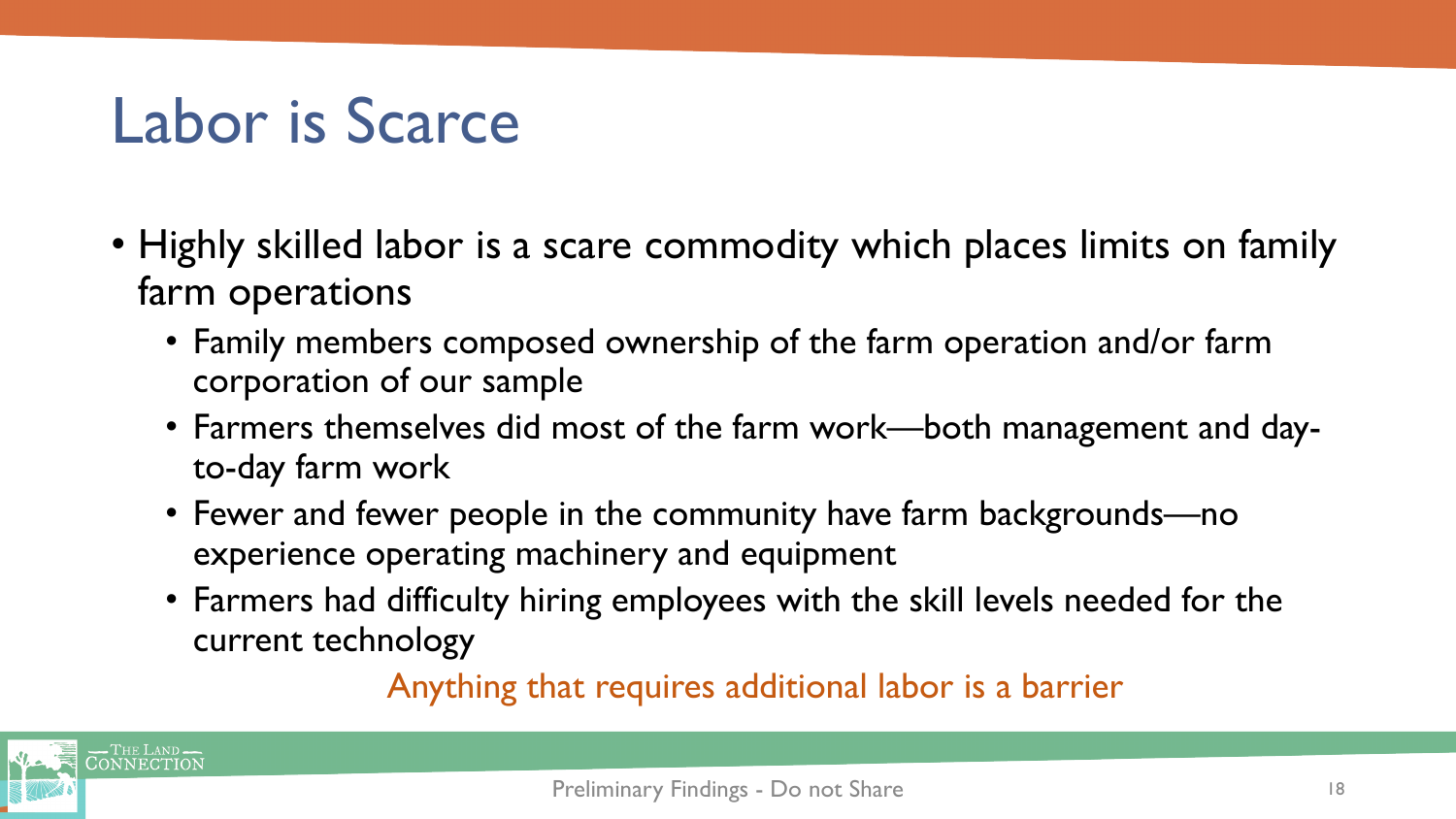#### Farm Family Labor and Involvement

- Family is intertwined with farmer identity, though to a much lesser extent than it has been historically
	- Farm corporations in sample composed almost exclusively of family members
	- Immediate family tended not to be involved in the day-to-day work of the farm – have other jobs and activities
	- Families increasingly live off-farm the farmstead, even in the city
	- Immediate and extended family members often "help" at harvest
	- Level of technology makes equipment more difficult to operate

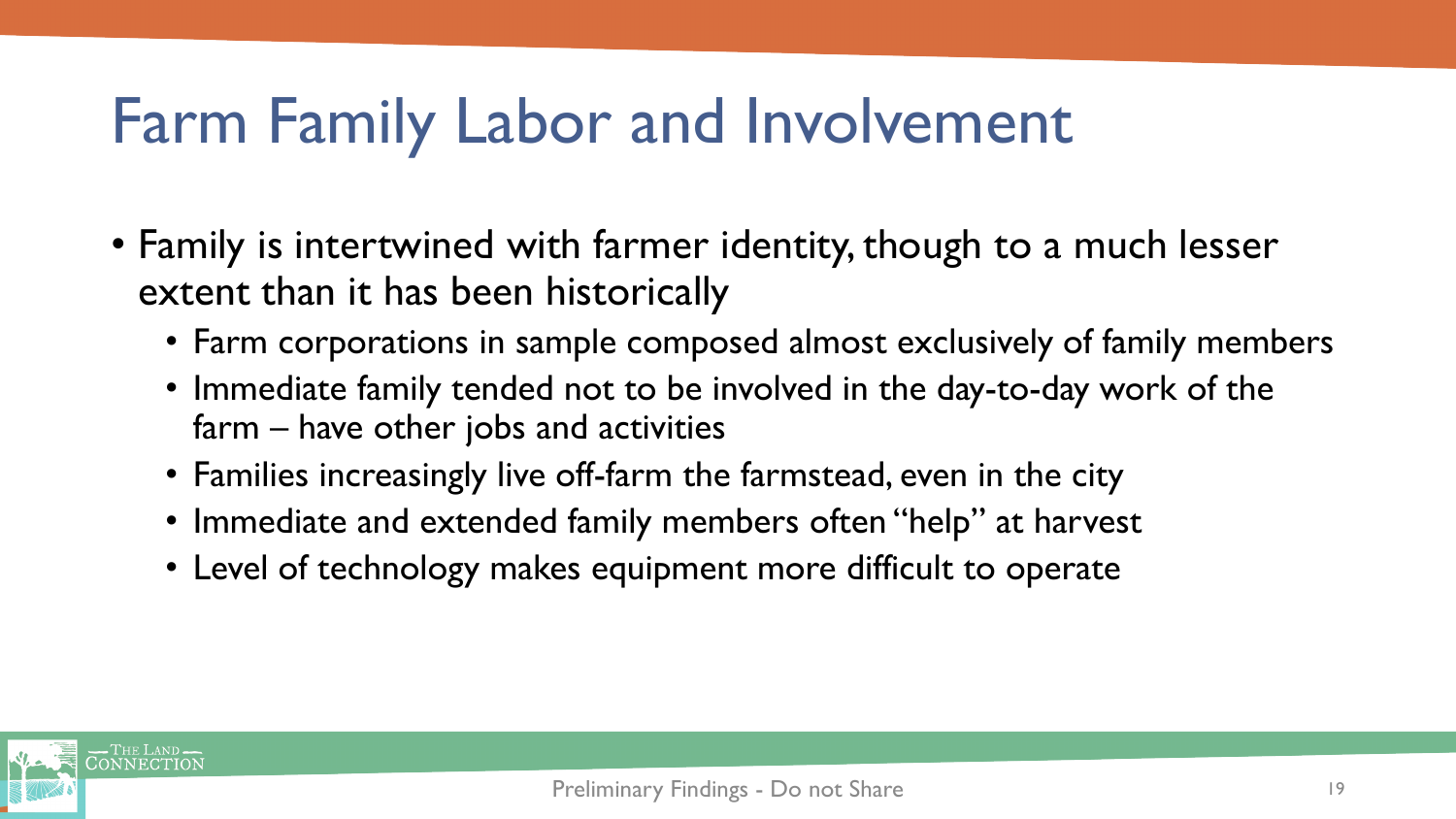## Conservation Practices in the System

- Farmers said they are "not against conservation"
	- Conservation practices needed only for steep land
	- Denied water quality issues
	- Continuing high yields demonstrate that soil quality is good
	- Conservation was outside what it means to be good farmer and/or an ethical person (good farmer has high yields)

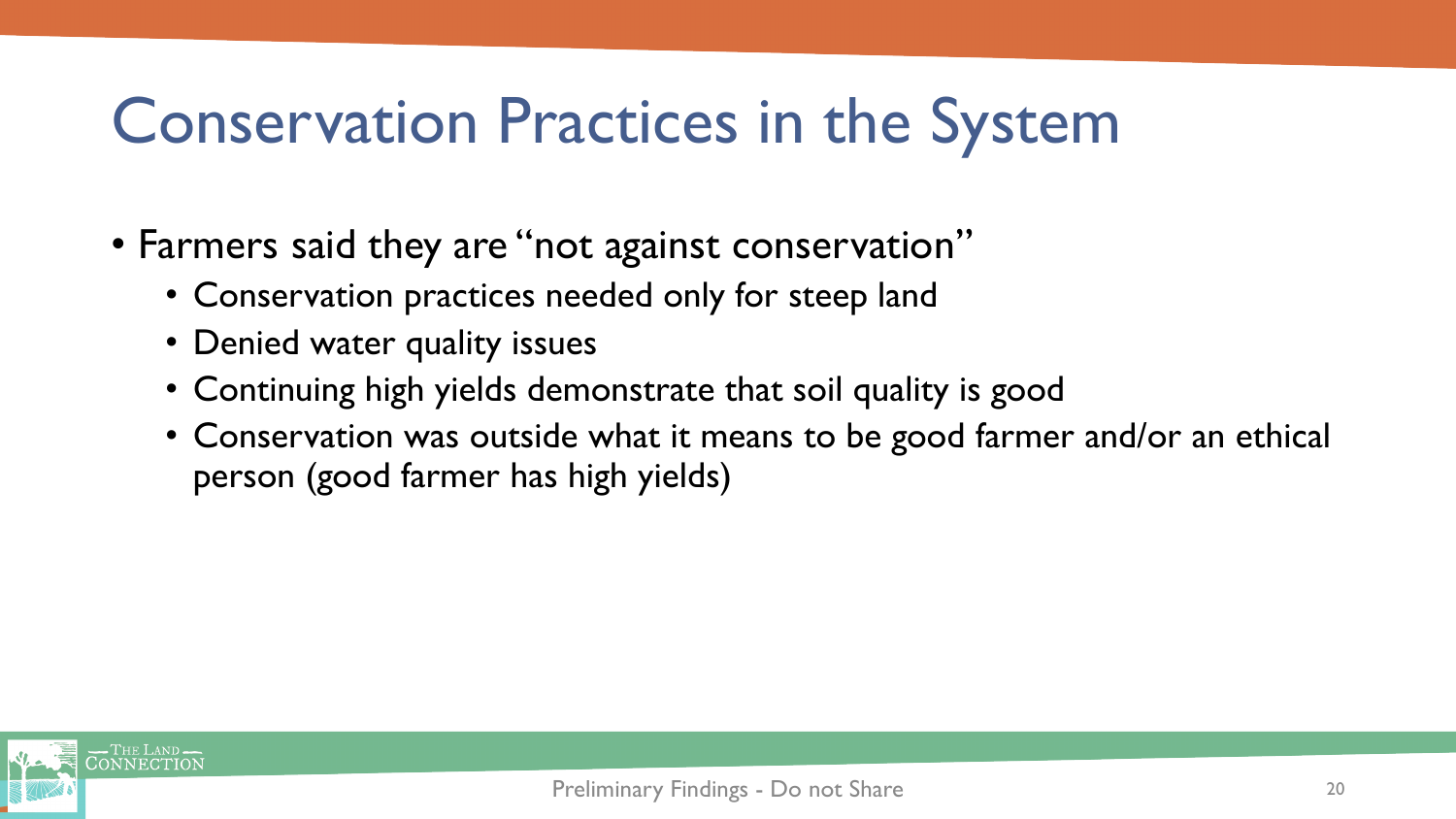#### Our Example: Implementation of Cover Crops

### Why would famers implement cover crops?

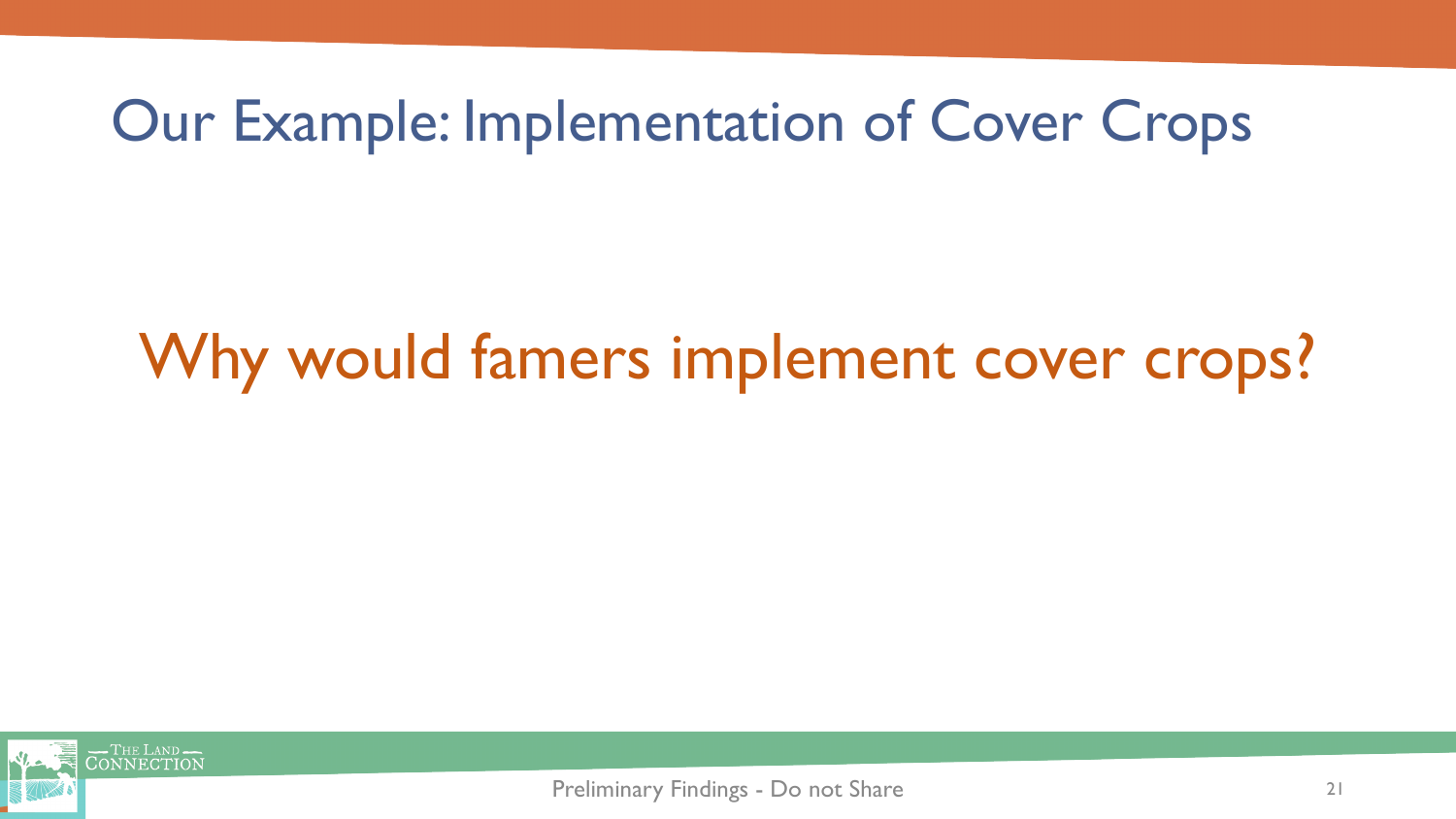# Barriers and Opportunities

Barriers

- Concerns about functional issues
	- Learning curve creates risk; could impact yield
	- Don't have the needed equipment
	- Timing and distance creates complexity
	- Labor is scarce
- Landlords generally don't prioritize conservation; the risks and costs are borne by the farmer

#### • Opportunities:

- Financial incentives
- Increasing interest from some farm managers (when it improves farmer access to land)

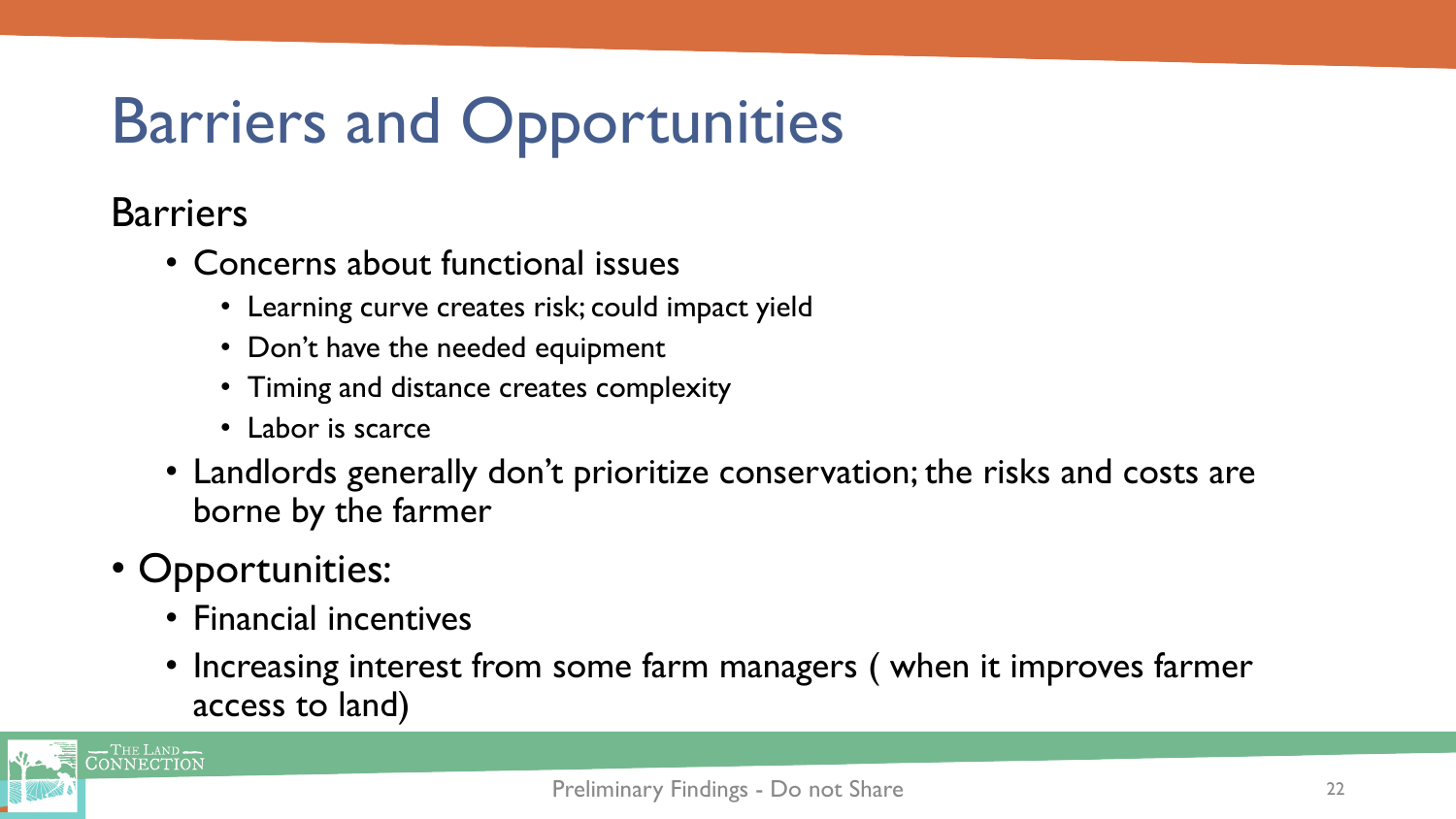# Conservation Practices – Barriers and **Opportunities**

• What could be done to simultaneously mitigate the barriers and enhance the opportunities?

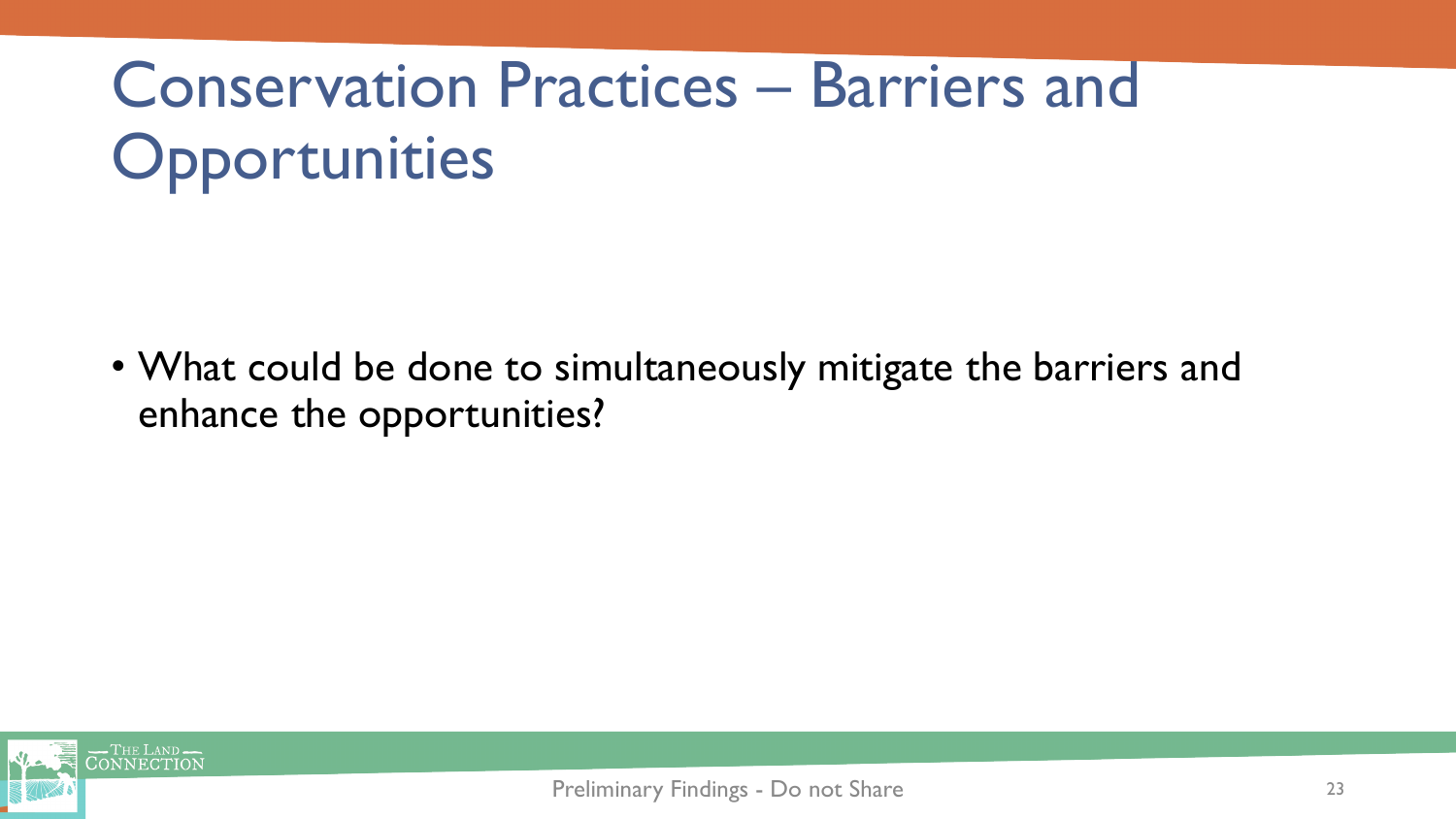#### Final Recommendations

- A multi-pronged approach to facilitate the adoption of conservation practices which:
	- Considers the sources of power and influence in the system
	- Addresses functional concerns (machinery, equipment, labor, time, etc.)
	- Reduces risk with relevant/local demonstrations and tips
	- Provides system actors with resources to explain the practice to others